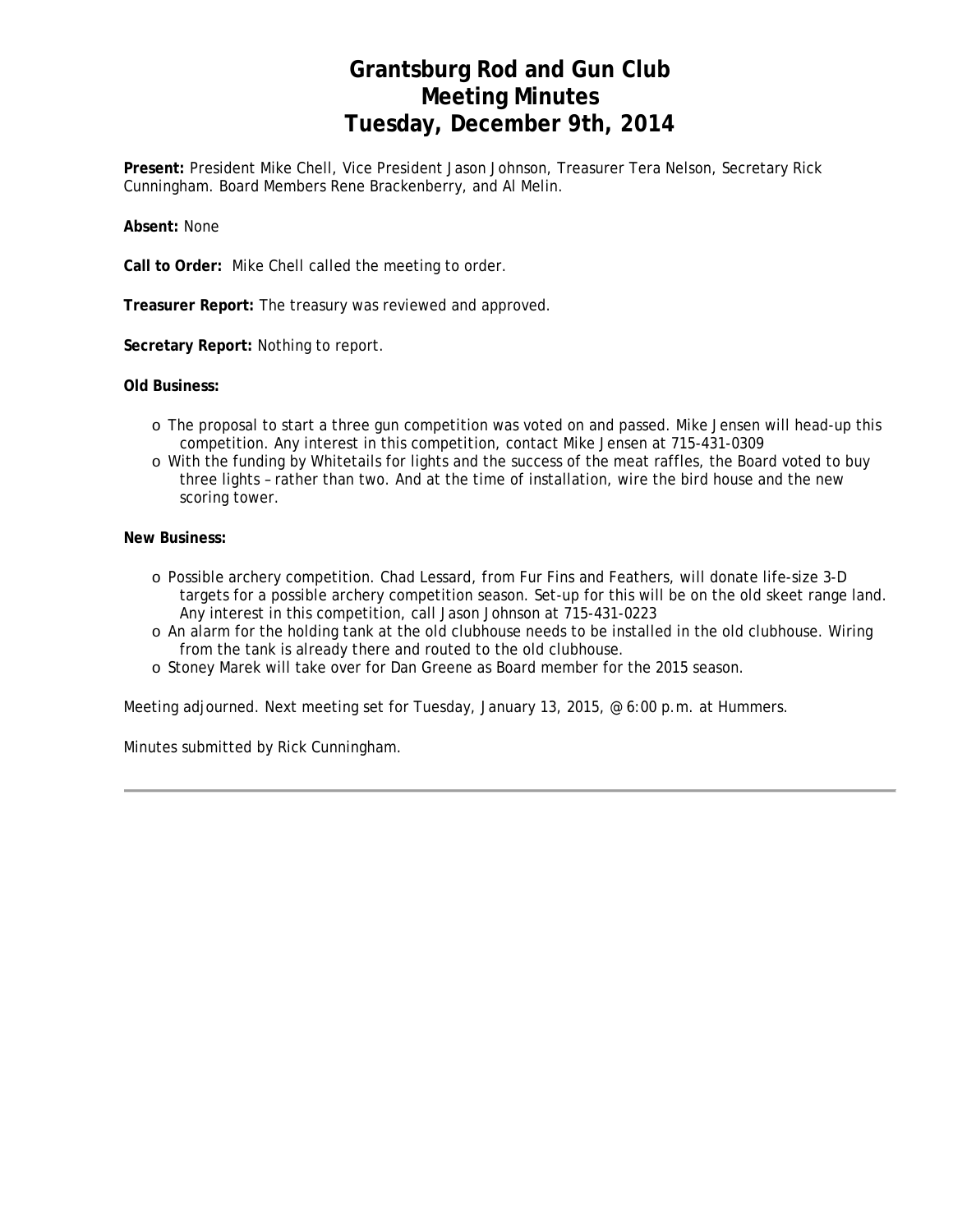# **Grantsburg Rod and Gun Club Meeting Minutes Tuesday, October 28th, 2014**

**Present:** President Mike Chell, Vice President Jason Johnson, Treasurer Tera Nelson, Board Members Rene Brackenbury and Al Melin, Guests Mike Jensen and Mel McLain

**Absent:** Secretary Rick Cunningham. There is currently a vacant board member position. If anyone is interested in the position, please contact Mike Chell.

**Call to Order:** Mike Chell called the meeting to order

**Treasurer's Report:** Treasurer's report was read and approved

**Secretary's Report:** Recap of membership was provided. In 2014 the membership forms asked the general membership their opinion re-establishing the archery range. There was sufficient interest in archery, however someone with knowledge and enthusiasm needs to organize and direct the project. The position will be proposed to general membership in the spring news letter.

#### **Old Business:**

- o Mike Jensen submitted a proposed budget for a potential 3 Gun Events. Initial supplies (including shot timers and a variety of targets) would cost \$750 and the majority of the supplies will last several years with proper use. Two events would be planned for the 2015 season. The board requests time to evaluate the proposed budget and will call for a vote during the December meeting.
- o Pine City and Grantsburg have both expressed interest in a youth trap league. Members from both schools will be invited to the December board meeting to articulate the respective school's requirements.The board has agreed on the following pricing for a 2015 Youth Trap League: \$3.50/Round, \$8.00 Shells (or current normal pricing), and children participating in a school sponsored youth league need not be members to shoot at the Grantsburg Gun Club. Pricing will be evaluated each year.
- o Dates were set for the following 2015 events: June 14th Sunday League, July 18th 100 Bird, September 12th Turkey Shoot
- o Thank you to Whitetails for the generous donation for both lights and .22 ammo for the Youth .22 League. Whitetails has requested progress reports, photos and/or news clippings. Lights for the third trap field have been ordered.
- o The following board members are to be the signers on all bank accounts: President Mike Chell, Vice President Jason Johnson and Treasurer Tera Nelson.

#### **New Business:**

- o Membership cards are to be updated and ordered.
- o The Grantsburg Gun Club will work a Meat Raffle on the 1st Friday of each month at Hummer's Rendezvous.
- o Dale Dresel submitted maps of a proposed road that would require the village to purchase approximately 4 acres from the Grantsburg Rod & Gun Club. The board unanimously denied the proposal, however the board acknowledges the enormity of such a decision and agreed that the issue should be proposed to all members. A general question will be added to the bottom of the 2015 Membership Forms. A census will be complied and submitted to the board for consideration in the fall of 2015.

**Set Next Meeting and Adjourn:** Next board meeting will be Tuesday December 9th at 6:00pm at Hummer's Rendezvous

Minutes submitted by Mel McLain in Rick's absent.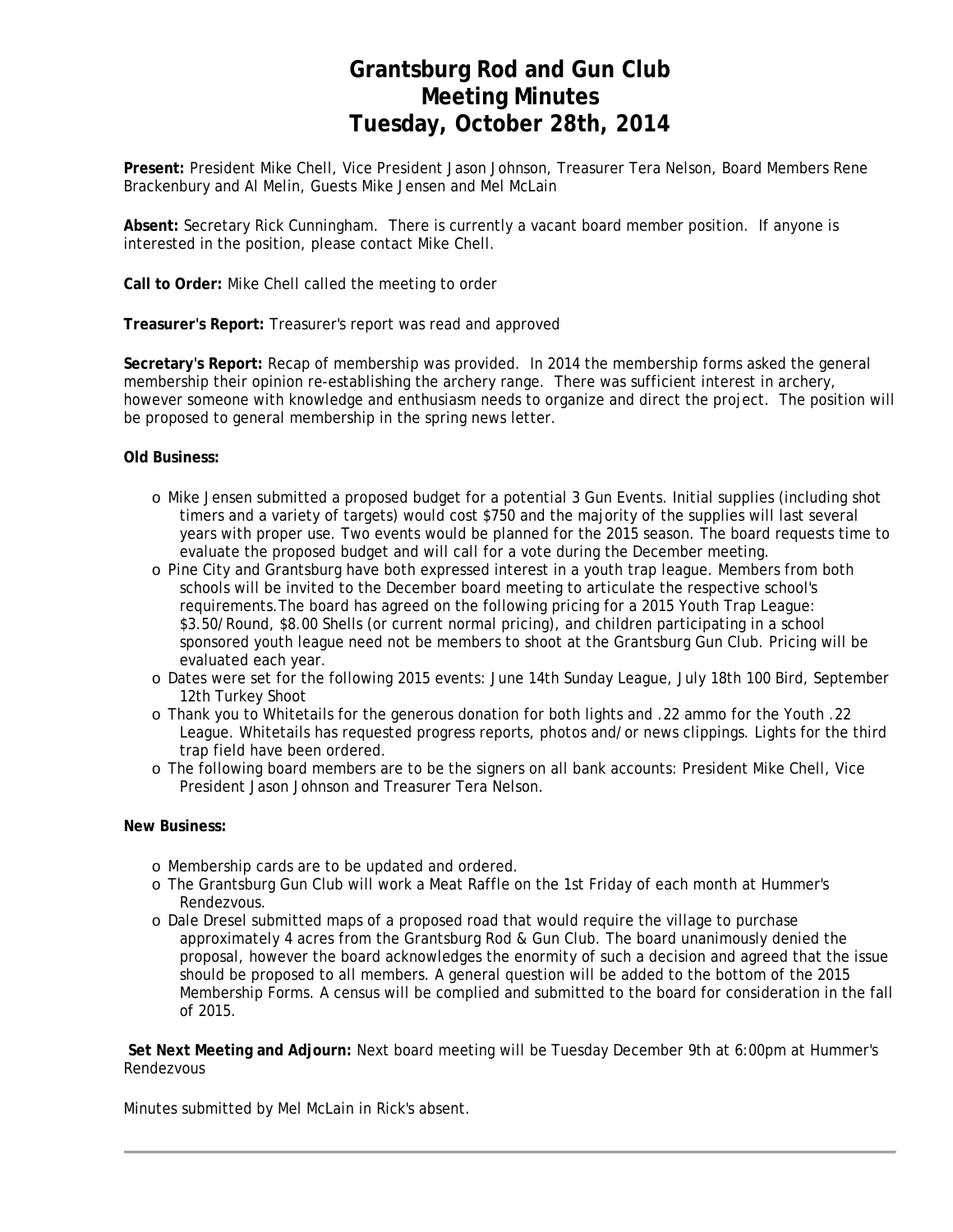# **Grantsburg Rod and Gun Club Meeting Minutes Thursday, September 4, 2014**

**Present:** President Mike Chell, Vice President Jason Johnson, Treasurer Tera Nelson, Outgoing Treasurer Mel McLain, Secretary Rick Cunningham. Board Members Rene Brackenberry, Dan Green and Allen Melin. Guests Floyd Drohman, Mike Jensen and John McNally.

### **Absent:** None

**Treasurer Report:** The treasury was reviewed and approved.

### **Secretary Report:**

- A past Dollars for Scholars scholarship request of \$250 was reviewed and approved for Ben Dorff.
- Guardian Tactical Team will be renting the club on September  $27<sup>th</sup>$  and  $28<sup>th</sup>$ . Also on October 18<sup>th</sup> and 19th.
- Beavers Organization will be renting the club October 25<sup>th</sup>.
- There will be a newsletter written quarterly that will be emailed to all members having an email address and will also be posted on the website.
- On behalf of the Grantsburg Rod and Gun Club, we would like to thank Dan and Sharon Greene for their support and help for the past many years, as Dan is stepping down from the Board.
- An email has been sent to all members concerning the Turkey Shoot on September 13<sup>th</sup>. Please mark your calendars and come and enjoy the fun and prizes.

### **New Business:**

- Mike Jensen addressed the Board concerning having three gun competition shoots (rifle pistol shotgun). According to Mike, many parents have asked him about it during the 22 Youth League shoots.
- Pine Tech Gunsmithing students will be paying \$20 instead of \$15 for the 2016 season.
- Discussion was brought to the Board concerning Grantsburg youth scholastic trap shooting season. In addition to the Grantsburg scholastic trap shooting, Pine City, MN has also requested that we set aside possibly two days a week for almost 90 shooters. More discussion will follow with parents to discuss in further detail.
- Fall workday is set for September 15<sup>th</sup>, which is a Monday starting at 5:30 p.m. Please mark your calendars as we can use all the help we can get.
- Moving the low score out of the Monday night league will be voted on at the Captains' meeting. All Captains should notify their team members to discuss keeping or throwing out the low score of one round per year.
- Grantsburg Gun Club 100 Bird Shoot will be moving to Watercross weekend, which is July 18th.
- Shooting ahead on the west trap for Monday night league will also be voted on at the Captains' meeting in 2015.
- Fall trap shooting league will start September 22<sup>nd</sup>. It will run ten weeks and will be run very informal. Lewis Class Rules will apply. Anyone wishing to shoot, contact Rick Cunningham at (612) 298-6239.
- Floyd Drohman suggested that we open the club with an attendant for the 3 weeks leading up to Wisconsin Gun Deer Season. Discussion followed and Floyd was asked to provide a schedule for volunteers.

Meeting adjourned. Next meeting set for Tuesday, October 28, @ 7:00 p.m., at the club house.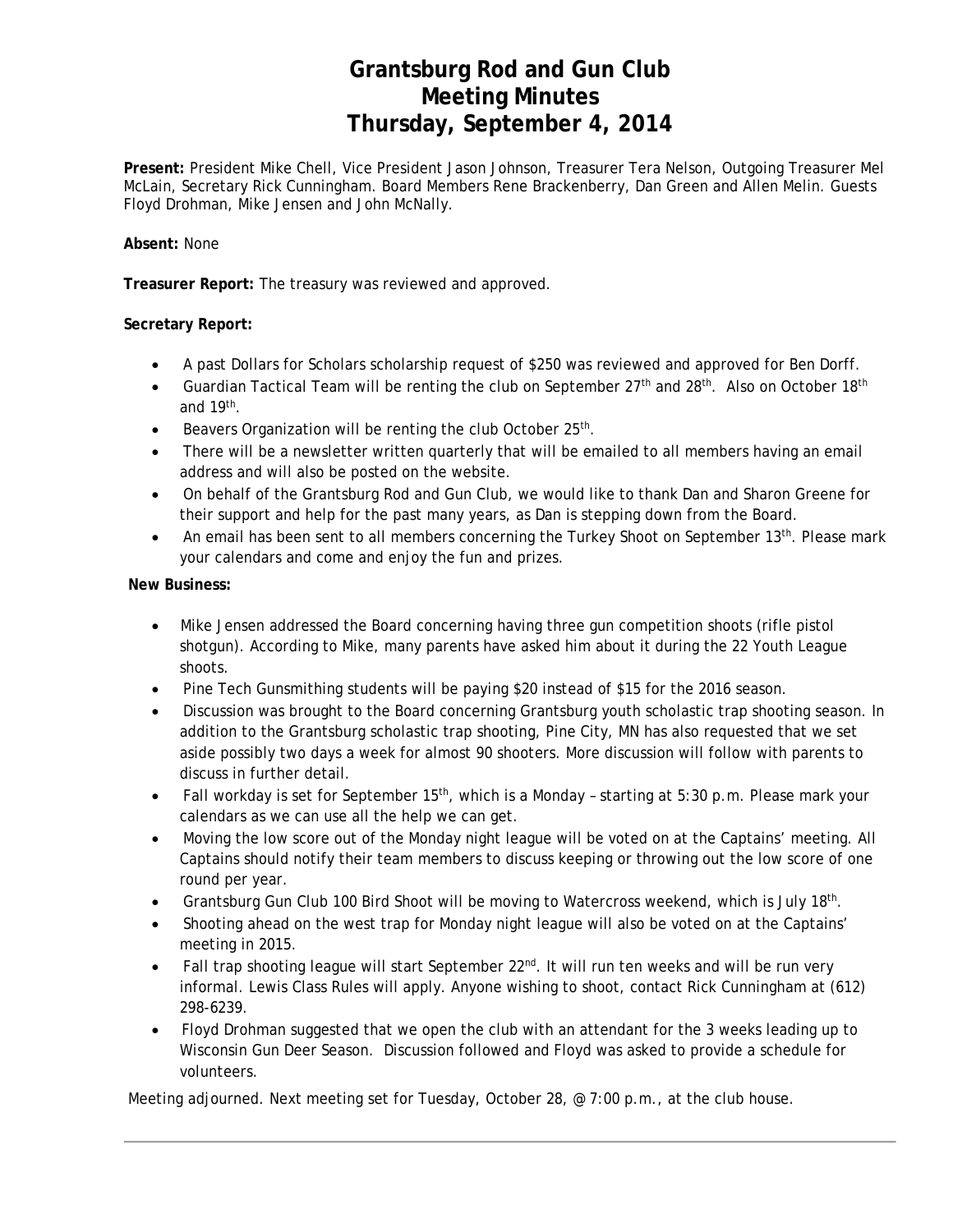# **Grantsburg Rod and Gun Club Fun Night and Election Minutes Monday, August 25, 2014**

**Present:** Vice President Mike Chell, Treasurer Mel McLain, Secretary Rick Cunningham. Board Members Rene Brackenberry, Dan Green and Joe Trumble.

**Absent:** President Wally Johnson..

**Treasurer report:** Nothing to report right now.

**Secretary report:** 

I would like on behalf of all members, to extend our thanks and appreciation to two board members that have decided not to run for re-election for the 2015 season, but worked hard to insure that our club ran smooth and all members had a very nice club to be a part of. Mel McClain & Joe Trumble, their efforts and enthusiasm will be greatly missed.

Newly elected officers are as follows: Mike Chell, Vice President to President; Jason Johnson, Vice President; Tera Nelson, Treasurer; Alan Melin, Board member.

September meeting will be Thursday September 4, 2014 @ 7:00 p.m. at the club house.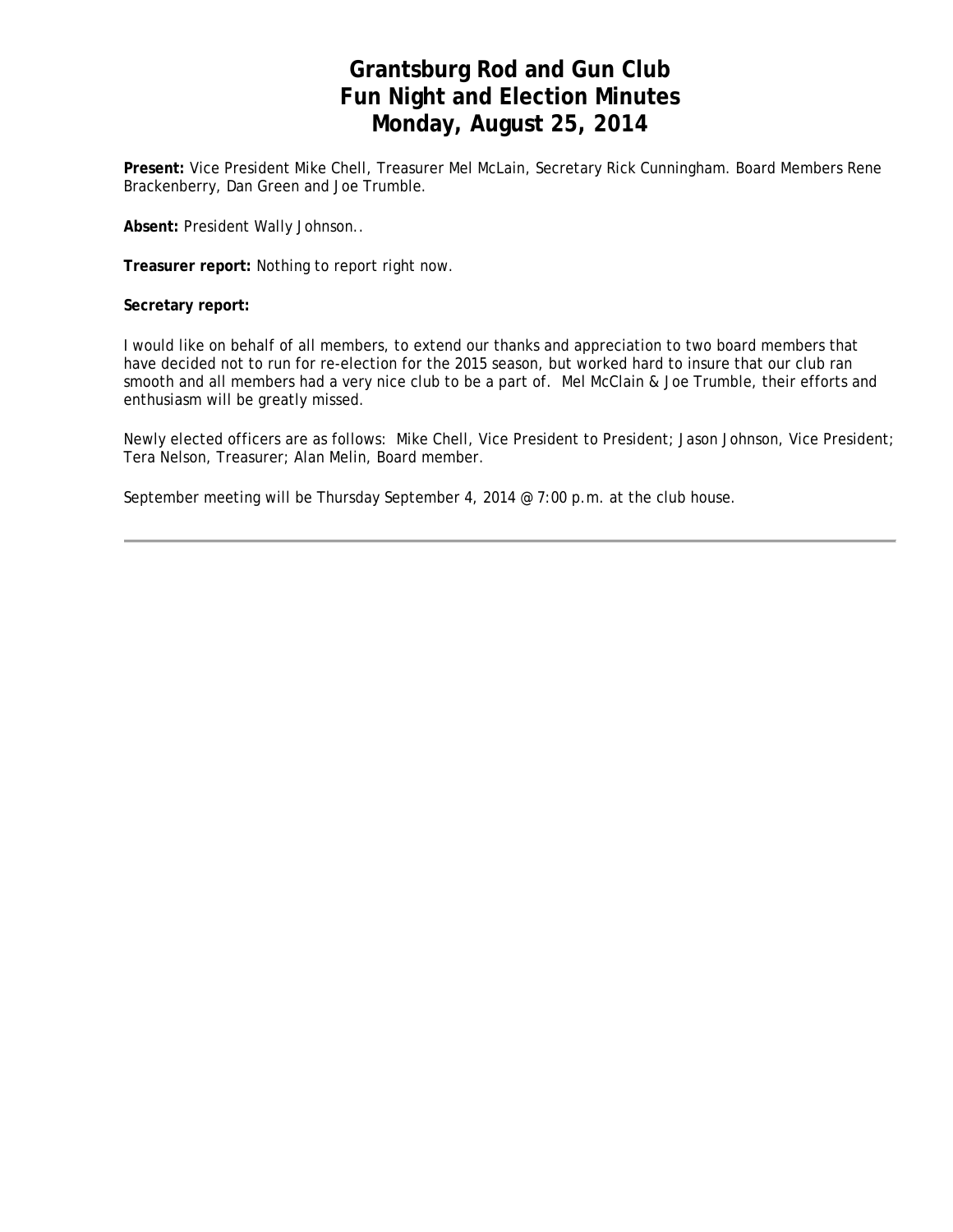# **Grantsburg Rod and Gun Club Board Meeting Minutes Thursday, August 7th, 2014**

**Present:** Vice President Mike Chell, Treasurer Mel McLain, Secretary Rick Cunningham. Board Members Rene Brackenberry and Joe Trumble. Guests John McNally, Scott McLain, and Brad Bjorklund.

**Absent:** President Wally Johnson, Board Members Joe Trumble and Dan Green.

**Treasurer report:** Nothing to report right now.

### **Secretary report:**

- o The gun club received a thank you for Hunter's Ed from John Dickenson.
- o Received a letter from the DNR for County deer advisory (posted in the club house).
- $\circ$  August  $5<sup>th</sup>$  meat raffle was a success. Thanks to all that helped and supported. Total after expenses was \$994.

### **Old Business:**

- o Plaques and/or hats and t-shirts will be discussed in further detail possibly at Fun Night regarding the prices.
- o In regards to members getting free drinks at Board meetings, is as follows: Winter months, when we hold the meetings downtown, members buy their own. Summer months, when we hold the meetings at the club house, beers are free.

### **New Business:**

- o One more meat raffle at Hummers on August 22nd. Anyone wishing to volunteer to help with this meat raffle and/or future meat raffles, contact Rick Cunningham.
- o For youth trap shooting, they need not be members but must pay \$2.50 per round.
- o Plaques will be given for the 2014 season, with another more discussion and vote for the 2015 on the price of shirts and/or hats and plaques.
- o The prospect of throwing out the low score will be tabled to next meeting, after talking with members on what they want.
- o The 100 Bird Shoot moving to Watercross weekend will be tabled to next meeting.
- o Concessions for the Grudge Match with Southfork has volunteers. Thank you.
- o September 13th is the Turkey Shoot. An ad will run in the Indianhead Advertiser for two weeks prior to the event. Need a.m. and p.m. volunteers for this event.
- o Shoot-aheads on Monday night on the West trap is tabled till next month's meeting.
- o June 14th is Grantsburg's Rod and Gun Club's Indianhead Sunday league for the 2015 season. First place went to Osceola's Gun Club, with a total of 1,674 birds. Second place went to Amery Gun Club, with a total of 1,666. Third place went to Grantsburg Gun Club, with a total of 1,664.

**Adjourn and set next meeting:** September meeting will be Thursday September 4, 2014 @ 7:00 p.m. at the club house.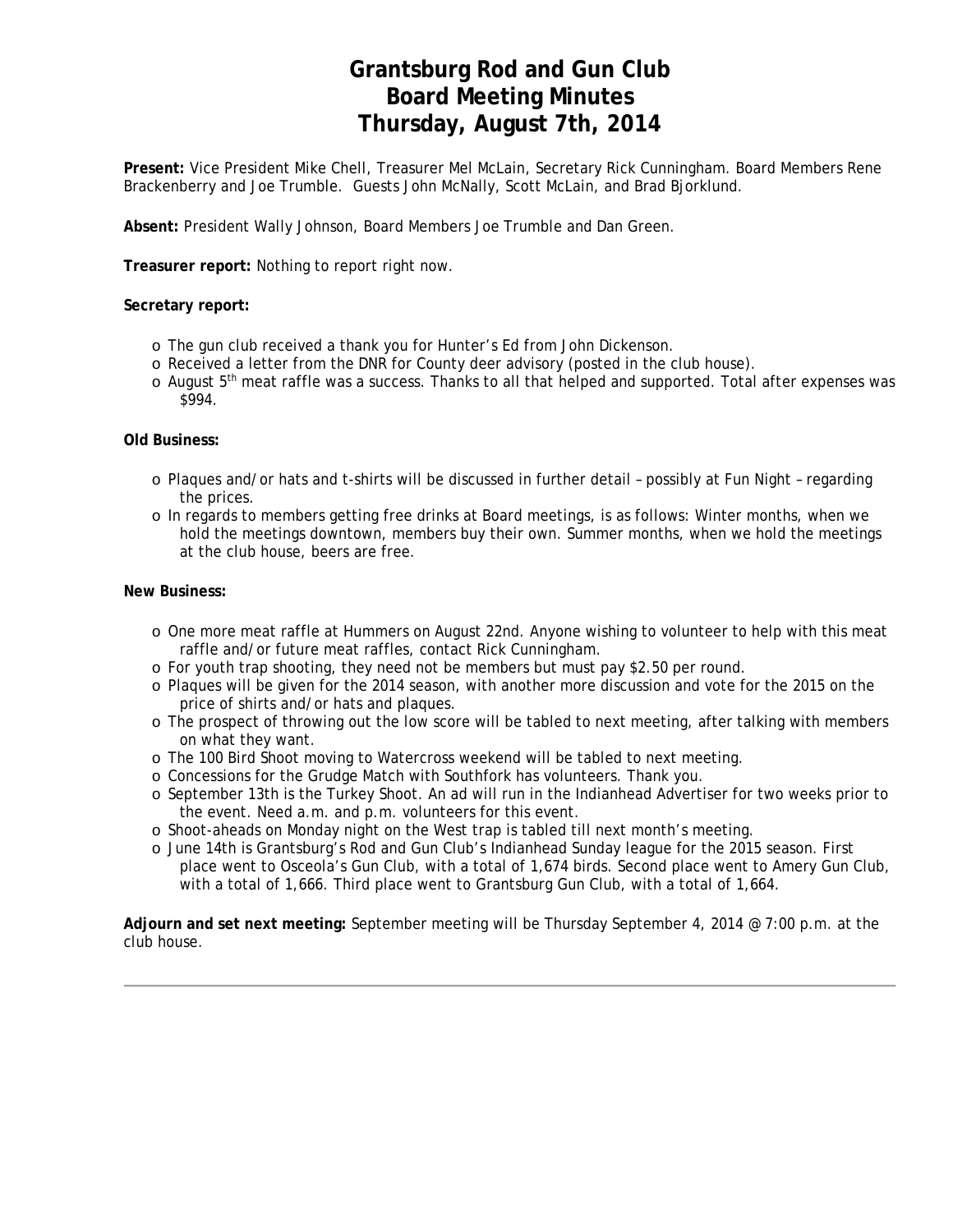# **Grantsburg Rod and Gun Club Board Meeting Minutes Thursday, June 26th, 2014**

**Present:** Treasurer Mel McLain, Board Members Dan Greene and Rene Brackenberry. Guests: John McNally, Stoney Marek, Scott McLain, Floyd Drohman.

**Absent:** Wally Johnson, President; Mike Chell, Vice President; Rick Cunningham, Secretary; Joe Trumble, Board Member.

There was not enough board members present to officially have a board meeting.

#### **Old business:**

• Ballots will be handed out on Monday night to the trap league to vote if they want trophies or t-shirts awarded on fun night.

#### **New Business:**

- The board approved selling of the extra trap thrower. Proceeds from selling the thrower will be put towards lights, dirt and grading work, and any misc expenses from finishing the third trap field.
- Rene will obtain pricing for lights. Once a budget is established, a strategy for achieving the necessary funds will be developed (through raffles, fund raising, donations, etc)
- During the 100 Bird shoot we will try to sell out the current raffle board (pouch and belt) and have a 50/50 raffle.
- There was a suggestion that we contact Hummer about running the meat raffle on Friday nights at the Rendezvous as a way to gain funds towards the lights and various other necessities. Two to four volunteers are needed to run the meat raffle. Someone needs to contact the Rendezvous to schedule a date.
- Floyd Drohman has volunteer coaches and a head coach for a youth trap league next season. He has asked the board to verify how much for youths to shoot a round of trap.
- The .22LR Youth League is underway. The club/youth league was able to obtain .22 ammo, however additional funding is needed to keep the program solvent. Letters were sent to local businesses. Additionally, Mel will make a sign directed towards the parents asking for additional donations.
- Last winter the board voted to discontinue free drinks during board meetings. There was some confusion and Rene has asked that we reinstate this policy. Mel recommended that if the policy is reinstated that it only be reinstated during the summer months when the board meetings can be held at the gun club.

 **Adjourn and set next meeting:** August meeting will be Thursday August 7th @ 7:00 at the club house. Meeting was adjourned at 8:00. Submitted by- Mel McLain in Rick's absence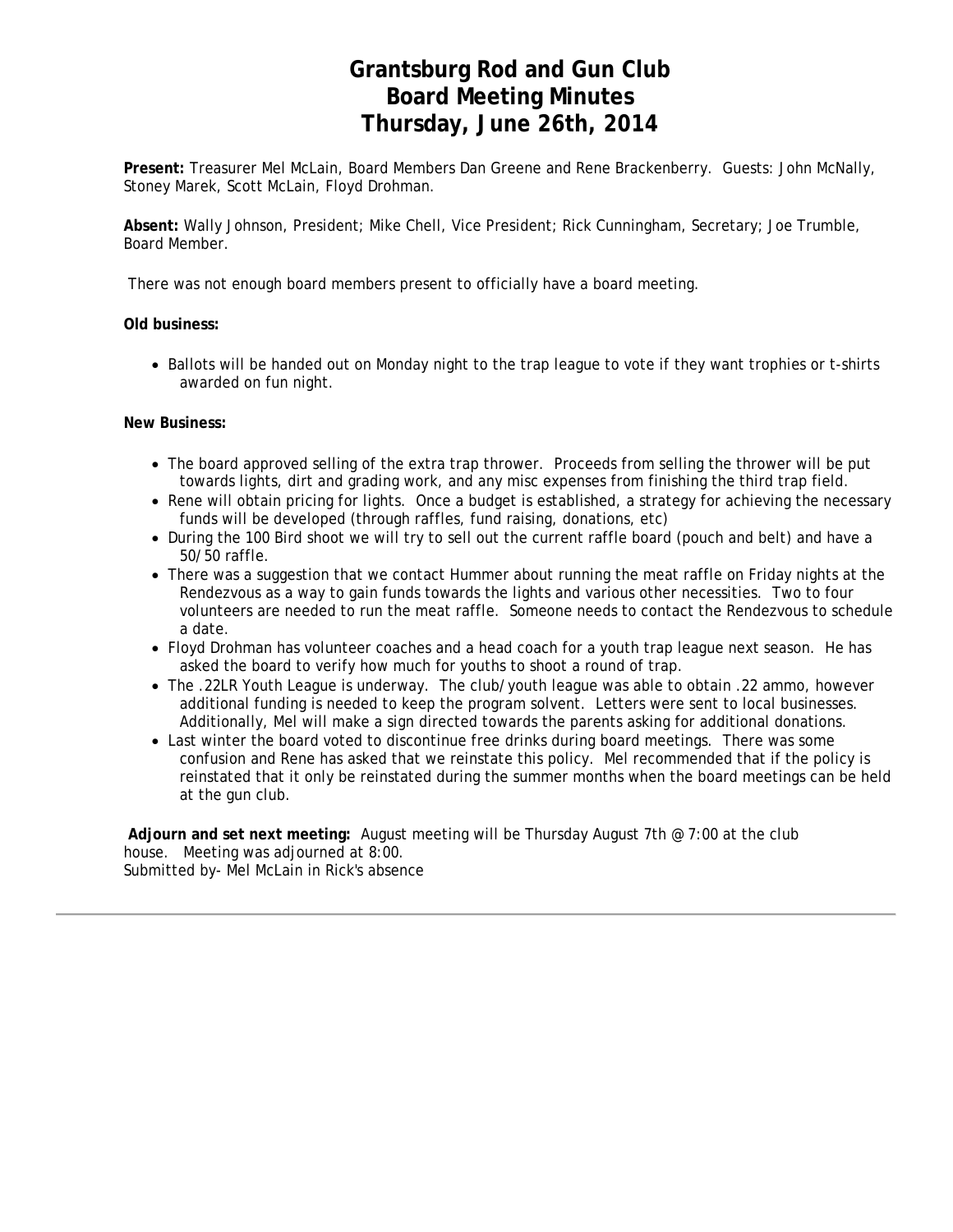# **Grantsburg Rod and Gun Club Board Meeting Minutes Thursday, June 5, 2014**

**Present:** Vice President Mike Chell, Treasurer Mel Mclain, Secretary Rick Cunningham. Board members Rene Brackenberry, Joe Trumble, Dan Green.

**Absent:** President Wally Johnson

**Call to Order:** Vice President Mike Chell called meeting to order.

**Treasurer's Report:** Nothing to report.

**Secretary's Report:** Nothing to report.

**Old Business:**

- The high skeet house is now painted, along with all the pads. Any member wishing to shoot skeet will have to get the realtors lock combination to obtain the key to unlock the houses. See John McNally.
- At this time there are not enough funds available for lighting on the West trap. Will look further into the year when more funds become available, after special events throughout the year.

#### **New Business:**

- It is undetermined yet if the Youth Shoot will have 22 shells.
- Hunter Ed will have the course on July 26. Range will be closed.
- The West trap will now be open on Monday at 5:30 p.m. for practice only.
- Anyone interested in a skeet league, contact Al Berg.
- Donations for lights on the West trap field are being accepted.

**Adjourn and Set Next Meeting:** Next Board Meeting is Thursday June 26th at 7:00 p.m.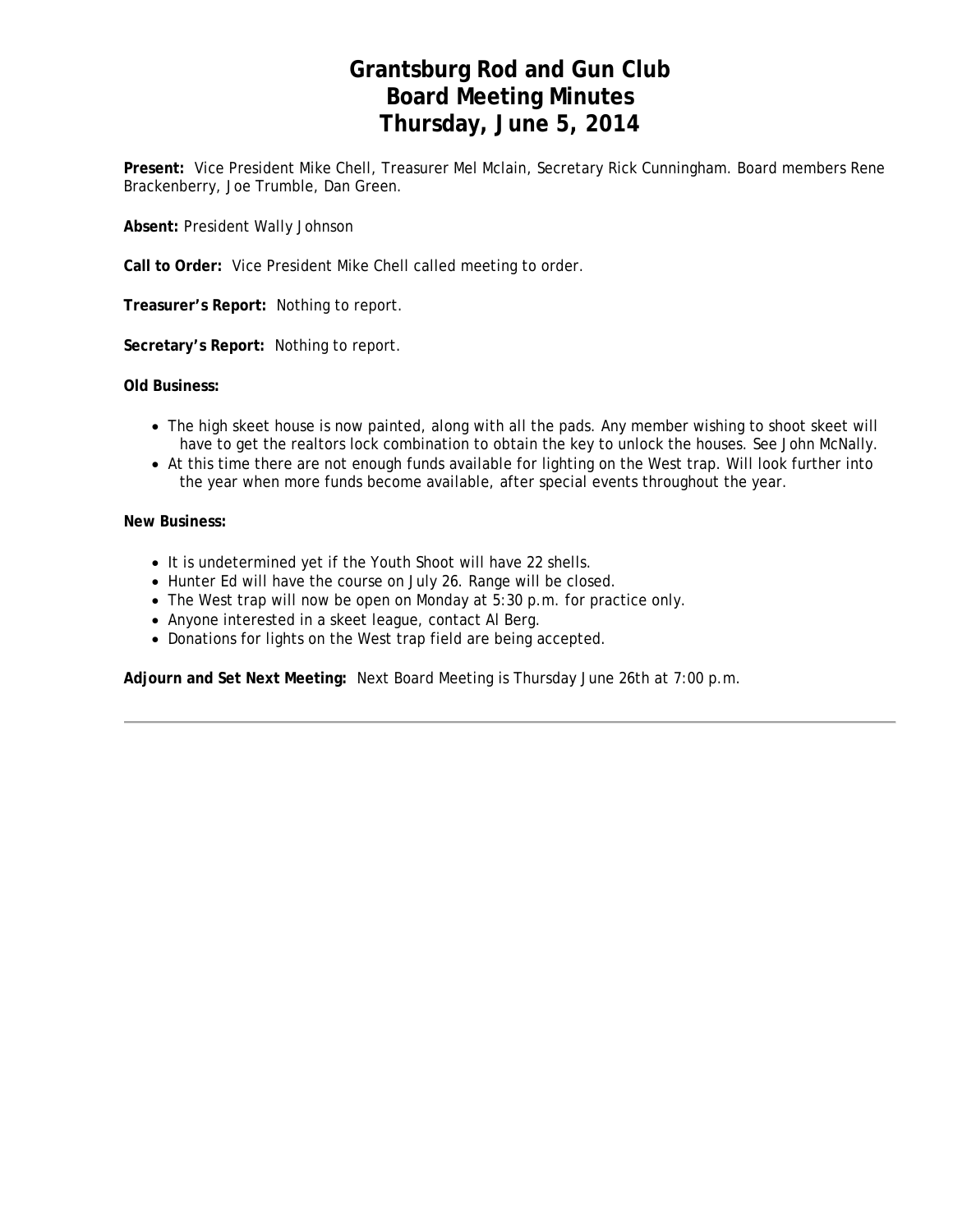## **Grantsburg Rod and Gun Club Board Meeting Minutes Monday, May 5, 2014**

**Present:** Treasurer Mel Mclain, Secretary Rick Cunningham. Board members Joe Trumble & Dan Green. Guests Scott McClain and Floyd Drohman

**Absent:** President Wally Johnson, Vice President Mike Chell, Rene Brackenberry.

**Call to Order:** Rick Cunningham called meeting to order.

**Treasurer report:** Treasurer's report was from 1/1/14 through 5/5/14. Balance left \$412, after all supplies have been bought for this year.

**Secretary report:** None.

**Old Business/Updates:** 

- The club was used April 12 for Hunter Safety.
- Price changes for this year are: \$5 for round of trap/skeet; and \$8 for a box of shells.
- Club has a new team this year called Young Guns put together by Al Berg.
- Work day was held on Saturday, May 3 and we had plenty of help. A lot of things were accomplished, such as: Landscaping fabric and crushed rock have been place in-between the shooting lanes on the new trap field; and new scoring tower built. (Still have stairs and rails to complete on the scoring tower. Waiting on better weather.)

**New Business:**

- All the black dirt that we need to start grass growing is being donated by Mike and Al Strom, but at this time it is too wet to load and haul. At this point, we have no one arranged to haul from the Strom's farm to the gun club. Will continue when we have more funds.
- Skeet range is open under the honor system. Cost of \$5 per round a skeet. A collection box will be located in the bottom of the high house. Must have code for a lock box to get the key to open the low and high house. Please come and enjoy the new skeet range. Visit the Skeet Page Link at the top for details.
- The 100 Bird Shoot is July 12, and the Turkey shoot is September 13. Grudge matches have yet to be scheduled.
- **Pistol and rifle shooters:** Please rotate your targets to protect the berms as much as possible.
- May 17th &18th and May 31st & June 1st the club will be closed for rental by tactical shooting group.
- Now that the old skeet range has been relocated, the gun club would like anyone who has interest or thoughts on an archery range – please call or attend the next board meeting.
- Scott McClain will take over the duties of mowing at the club.

**Set next month's meeting and adjourn:** Thursday, June 5, 2014, at 7:00 p.m., at the new club house.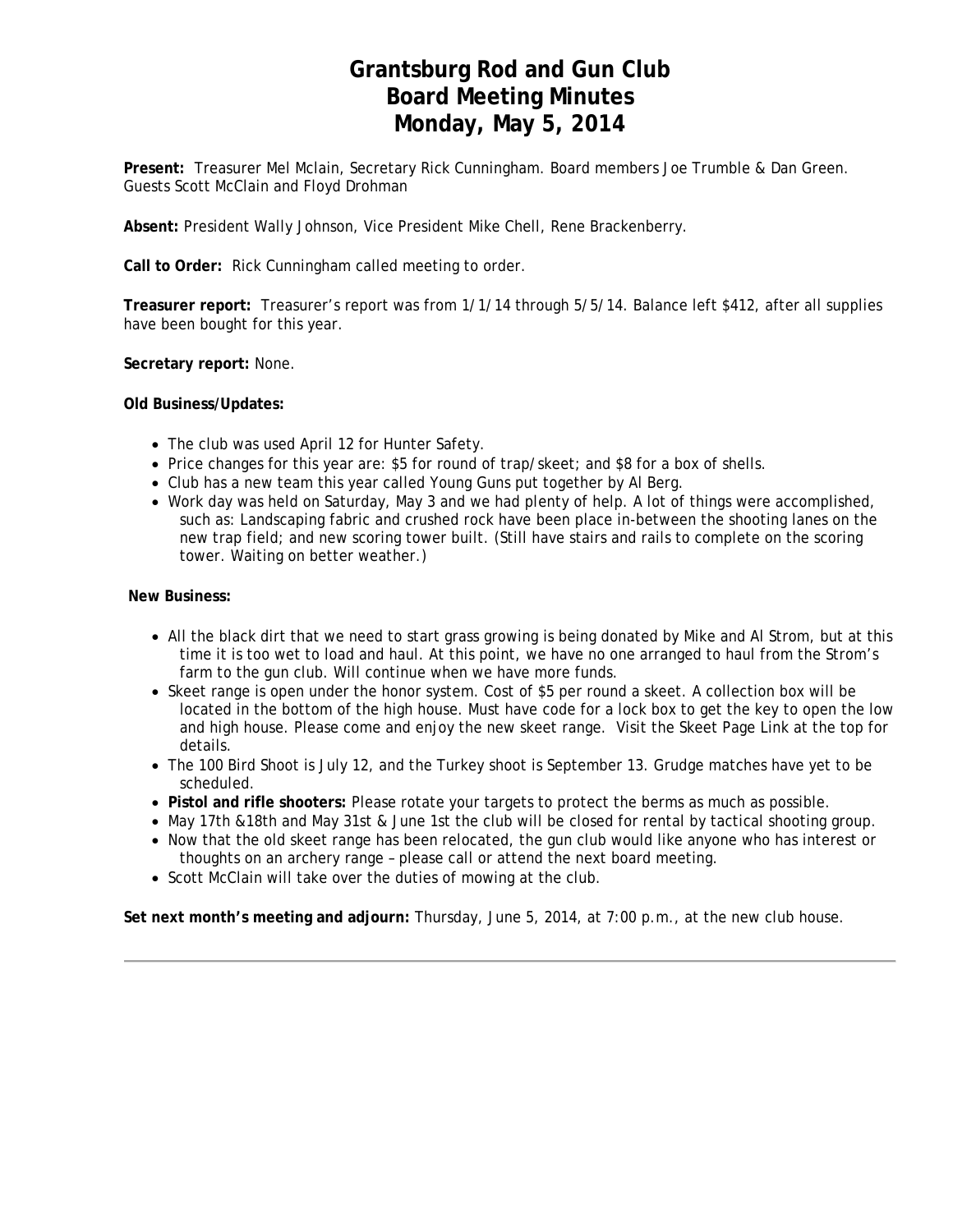# **Grantsburg Rod and Gun Club Board Meeting Minutes Monday, April 14th, 2014 • 6:30 p.m.**

**Present:** Vice President Mike Chell, Treasurer Mel McLain, Board Members Dan Greene and Rene Brackenberry. Guests: Floyd Drohman and Virgil Sullivan

**Absent:** Wally Johnson, Rick Cunningham, Joe Trumble

**Call to Order:** Mike Chell called the meeting to order

**Treasurer's Report:** A summary of memberships was given, including an update on what members thought of re-establishing an archery range. We will continue to monitor interest in the archery range throughout this year and revisit the issue in the winter.

**Secretary's Report:** NA

#### **Old Business:**

- The Turkey Shoot will be moved ahead one weekend so as to not interfere with Grant-Oberfest. The Turkey Shoot will be on Saturday September 13th, 2014
- Work Day: An e-mail needs to be sent out to all members regarding work day. Chairs were assigned to head various work day tasks.

#### **New Business:**

- The Young Guns team is unable to commit for the season and has backed out. To avoid issues that arise with odd number of teams, the club will make an effort to get another team to fill their spot.
- The club will use the two old trap fields for league shooting and use the new (west-most) field only as a back up. The new field does not have lighting nor a scoring tower and is therefore not practical at this time.
- Due to the limited availability of funds for improvements. The board has discussed fundraising options. One option that we will be implementing this season is more raffles. It has been suggested that we alternate between large/costly items with smaller items and offering more general items and not just firearms. Examples given: Case of shells, case of beer, gift certificates, bug zapper thing.

**Set Next Meeting and Adjourn:** Next board meeting is Monday May 5th at 7:00p.m., at the new club house.

Submitted by- Mel McLain in Rick's absence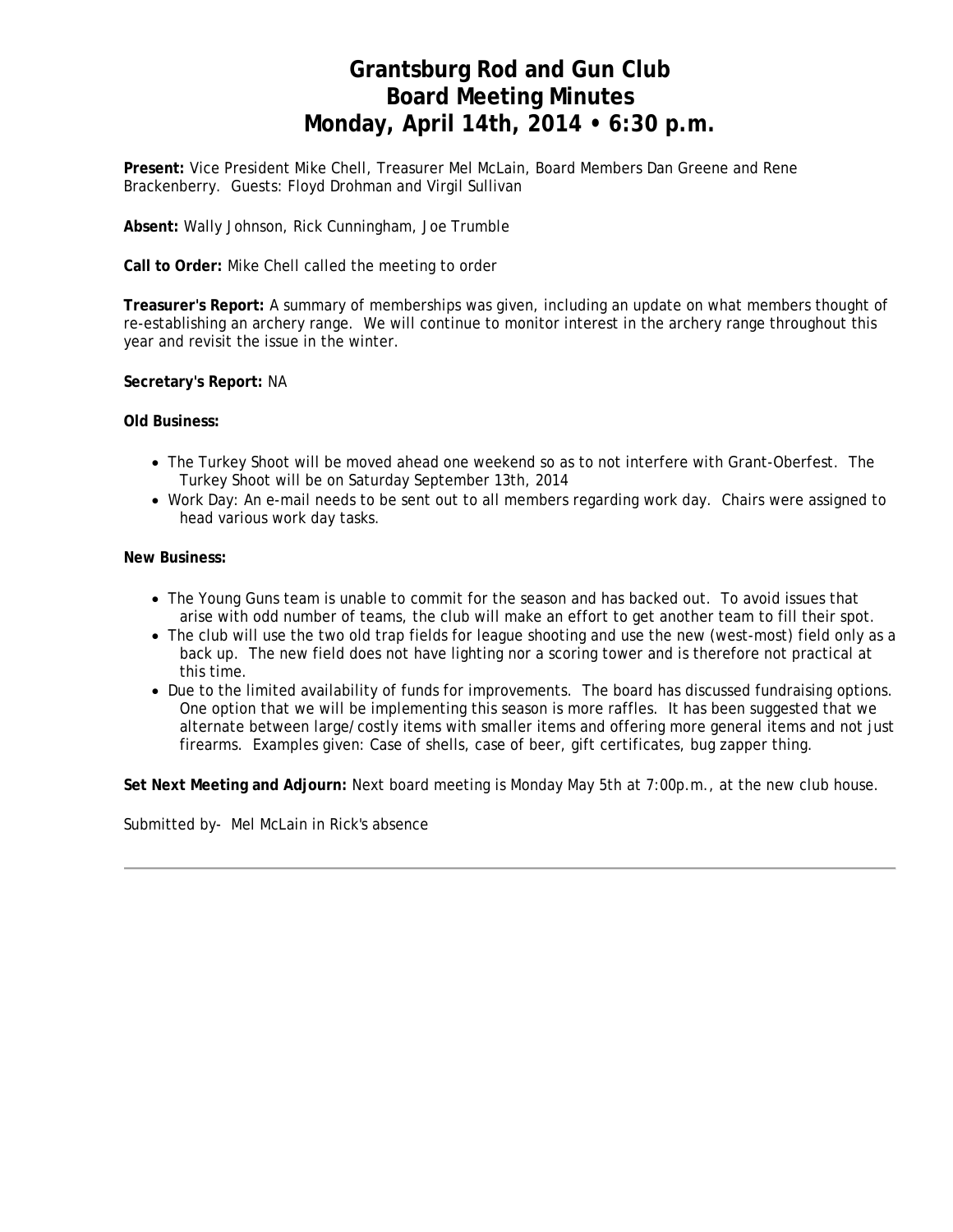# **Grantsburg Rod and Gun Club Board Meeting Minutes Tuesday, March 4th, 2014 • 6:30 p.m.**

**Present:** President Wally Johnson, Vice President Mike Chell, Treasurer Mel Mclain, Secretary Rick Cunningham. Board members Rene Brackenberry, Joe Trumble, Floyd Drohman.

**Absent:** Dan Green

**Call to Order:** Wally Johnson called meeting to order.

**Treasurer's Report:** Memberships for the 2014 season are coming in. Try not to wait for the first night of trap league.

**Secretary's Report:** Nothing to report.

**New Business:**

- $\bullet$  Team placements will be drawn on March 10, at 7:00 p.m., at Hummers.
- Look for the upcoming new Facebook page.
- Please contact a Board member on any interest in starting a Fall trap and/or skeet league.
- Work day (weather permitting) is April 19, at 9:00 a.m., with a tentative back-up date of May 3, at 9:00 a.m.
- First Thursday night practice (weather permitting) is April 24, at 6:00 p.m.

**Attention all members:** If you see something unsafe or wrong, please say something.

 **Adjourn and Set Next Meeting:** Next Board meeting is Monday, April 14, at 7:00 p.m., at the old gun club.